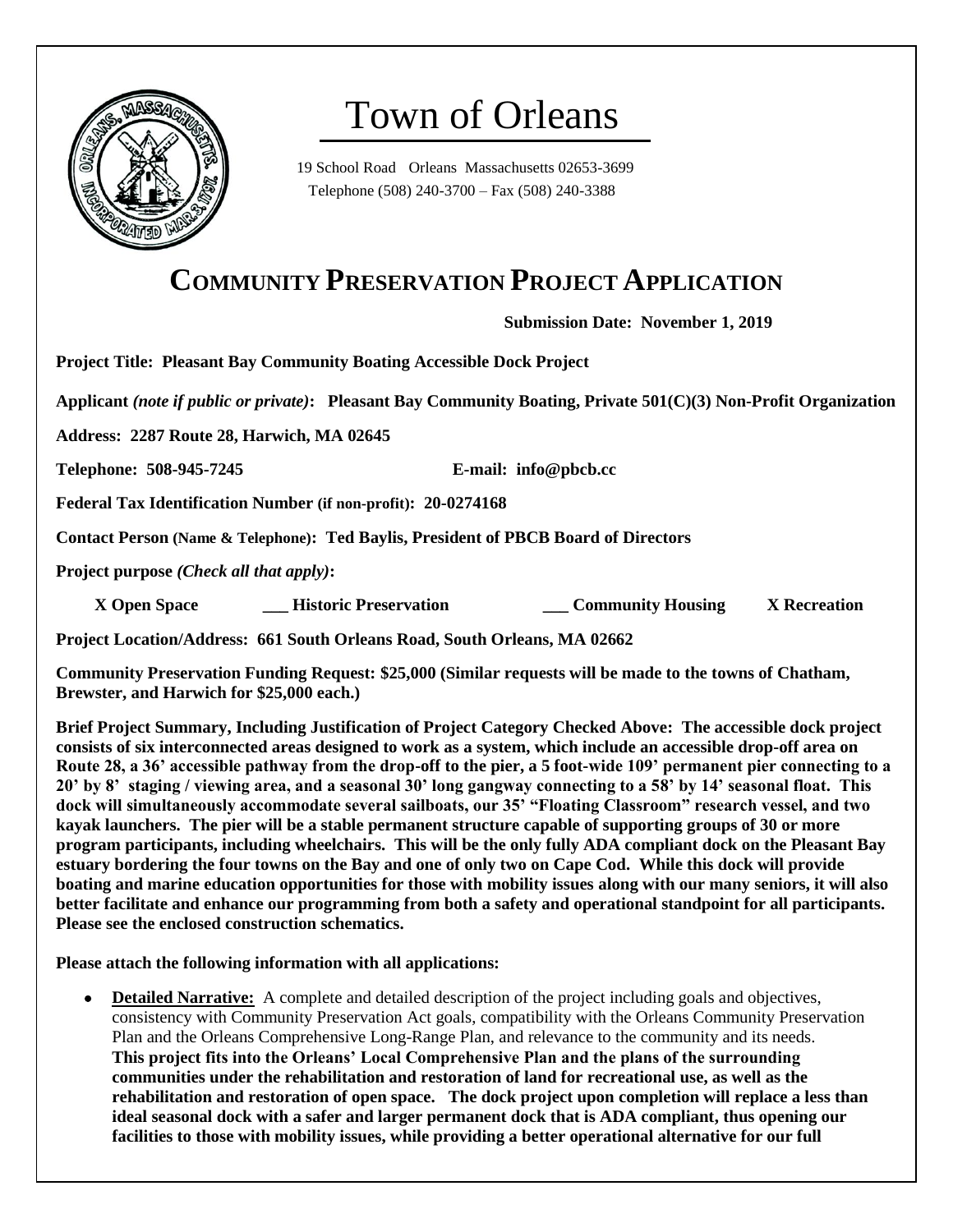**complement of programs of boating, marine education, and stewardship of Pleasant Bay. Please see the enclosed PBCB Mission and History.**

 **Action Plan and Timeline:** Note the estimated dates for project commencement and completion and list (with an explanation) all action and steps that will be required for project completion, including any legal requirements or any impediments to implementation.

**PBCB has raised over \$130,000 thus far through private donations for our Accessible Dock project. The total cost estimate for the project is \$250,000. Our plan is to request \$25,000 in CPC funding from our four main beneficiary towns to this project: Orleans, Harwich, Chatham, and Brewster. A competitive bidding process is underway and will be available in the fourth quarter 2019. Our estimated start date is March 1, 2020, and completion date is June 15, 2020. We have received favorable opinions from the Pleasant Bay Alliance and the Orleans Fire and Police Departments, as well as approval from the Orleans Conservation Commission. State and Federal permitting approvals are expected by the end of this year. Initially, construction would begin on the accessible drop-of area on Route 28 and accessible path to the pier, while the balance of the project would be completed as time and funding permits.**

 **Financial Data:** Provide financial information for the project including total cost, additional revenue sources (public, private, in-kind, volunteer time and services), basis for the fiscal estimates and any other fiscal details currently available. Applicants are encouraged to submit more than one quotation from potential contractors. **Please see the attached addendum.** 

# **GUIDELINES FOR PROJECT SUBMISSION**

Please submit **12** paper copies of the application materials to the Community Preservation Committee, c/o Town Administrator, Town of Orleans, 19 School Road, Orleans, MA 02653 by November 27, 2019. **If possible, please also email application materials as a PDF file to msuchenicz2012@gmail.com.**

- **1.** Applications must be received by November 27 to be considered for recommendation at the Annual Town Meeting in May.
- **2.** Funds will be available on July  $1<sup>st</sup>$  following the Annual Town Meeting.
- **3.** Applicants may include any maps, diagrams, and/or photographs pertaining to the project. Letters of Support for the project from community organizations or other sources may also be submitted (only one copy is necessary).
- **4.** The Community Preservation Committee may require additional (or more detailed) information or further clarification to a submitted application.
- **5.** Prior to submission of funding applications, applicants should review the Community Preservation Act (MGL, Chapter 44B, through the Community Preservation Coalition Web site), the Orleans Community Preservation Plan and the Orleans Community Preservation Bylaw, copies of which are available on the Town Web site at [https://www.town.orleans.ma.us/community-preservation-committee.](https://www.town.orleans.ma.us/community-preservation-committee) Nonprofit organizations applying for historic preservation funds for historic structures should obtain a sample copy of an acceptable historic preservation deed restriction (available at the Town Administrator's office) since this type of document will be required. Applicants other than the Town of Orleans should also obtain a sample copy of the Agreement with the Town of Orleans that all successful nonprofit applicants will be required to sign. Please contact the Chairman or Vice Chairman with any questions.
- **6.** Eligible projects must address one or more of the uses outlined in the Community Preservation Act. The Community Preservation Act, in Sections 2 and 5 (2), defines, by category, the following uses for Community Preservation funds: